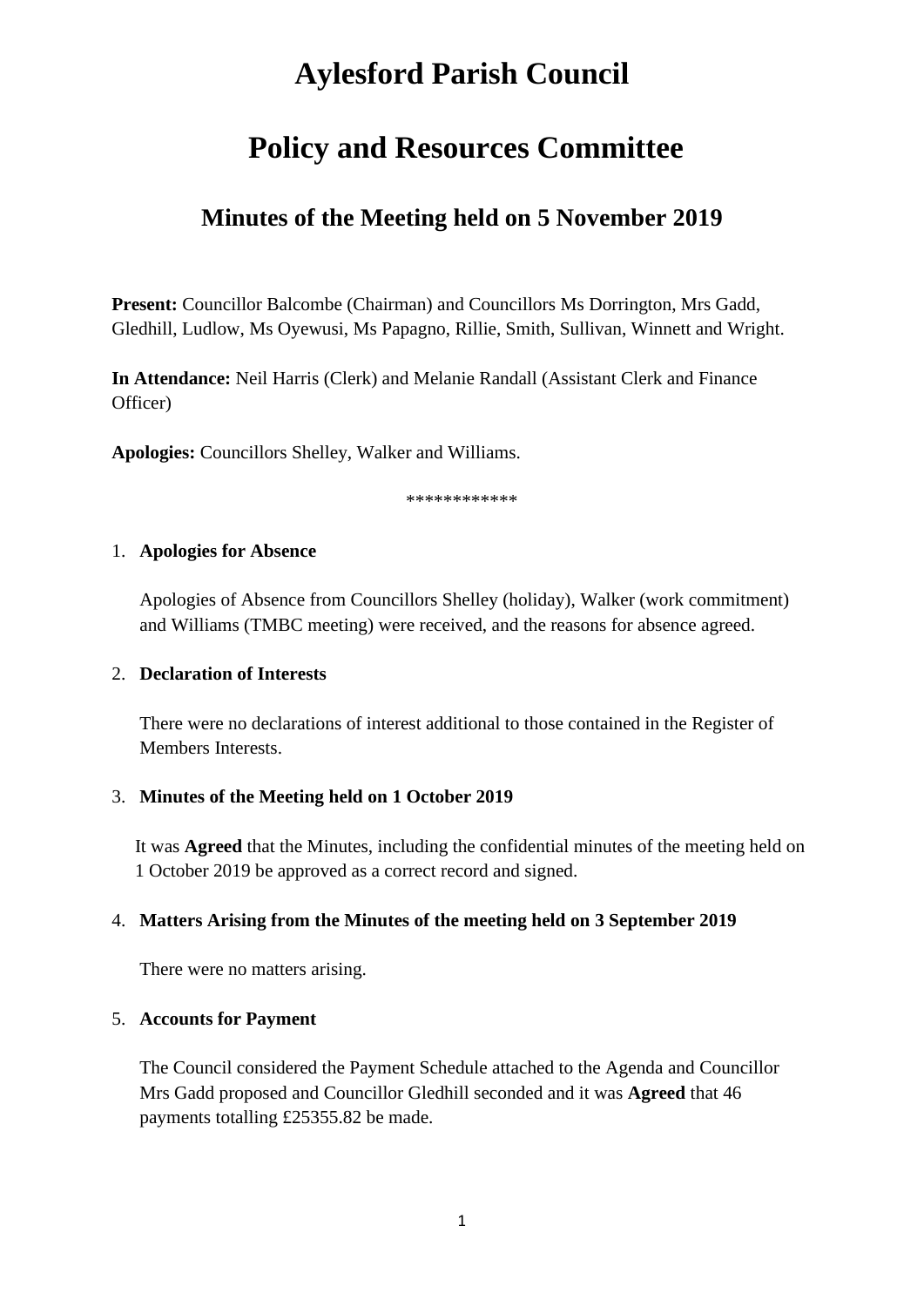#### 6. **Finance Advisory Sub Committee**

The Committee received the minutes of the Finance Advisory Sub Committee held on 22 October 2019. It was **Agreed t**o note the minutes of the meeting held on 22 October 2019.

#### 7. **Financial Matters**

The Clerk had nothing to report to the committee.

#### 8. **Law and Order**

The Committee considered the monthly updates for August, September and October from the local PCSO, a copy of which were attached to the Agenda.

#### 9. **KALC**

It was **Agreed** that the KALC AGM papers be passed to Councillor Shelley, as the Council's representative on KALC, for possible attendance.

#### 10. **TMBC Parish Partnership Panel**

The Clerk had nothing to report to the committee.

#### 11. **Council Vacancies**

It was **Noted** that the current vacancies on the Council were as follows: -

Aylesford South - 1.

#### 12. **Public Convenience Review – Aylesford Toilets**

The Clerk reported that the Director of Street Scene, Leisure and Technical Services had replied to the Council response to the TMBC proposal to transfer the public conveniences in Aylesford village to the Parish Council. The terms for the transfer which would take place on 1 April 2020, were as previously reported but with there being a one-off payment of £9k, £8k of which was to meet one year's cost of operation and £1k towards legal costs.

The Clerk reported that the land on which the public conveniences were built was leased by TMBC from the Parish Council and that the lease would terminate on 8 May 2021 unless renewed for a further 49 years. The Clerk informed the committee of the details of the lease.